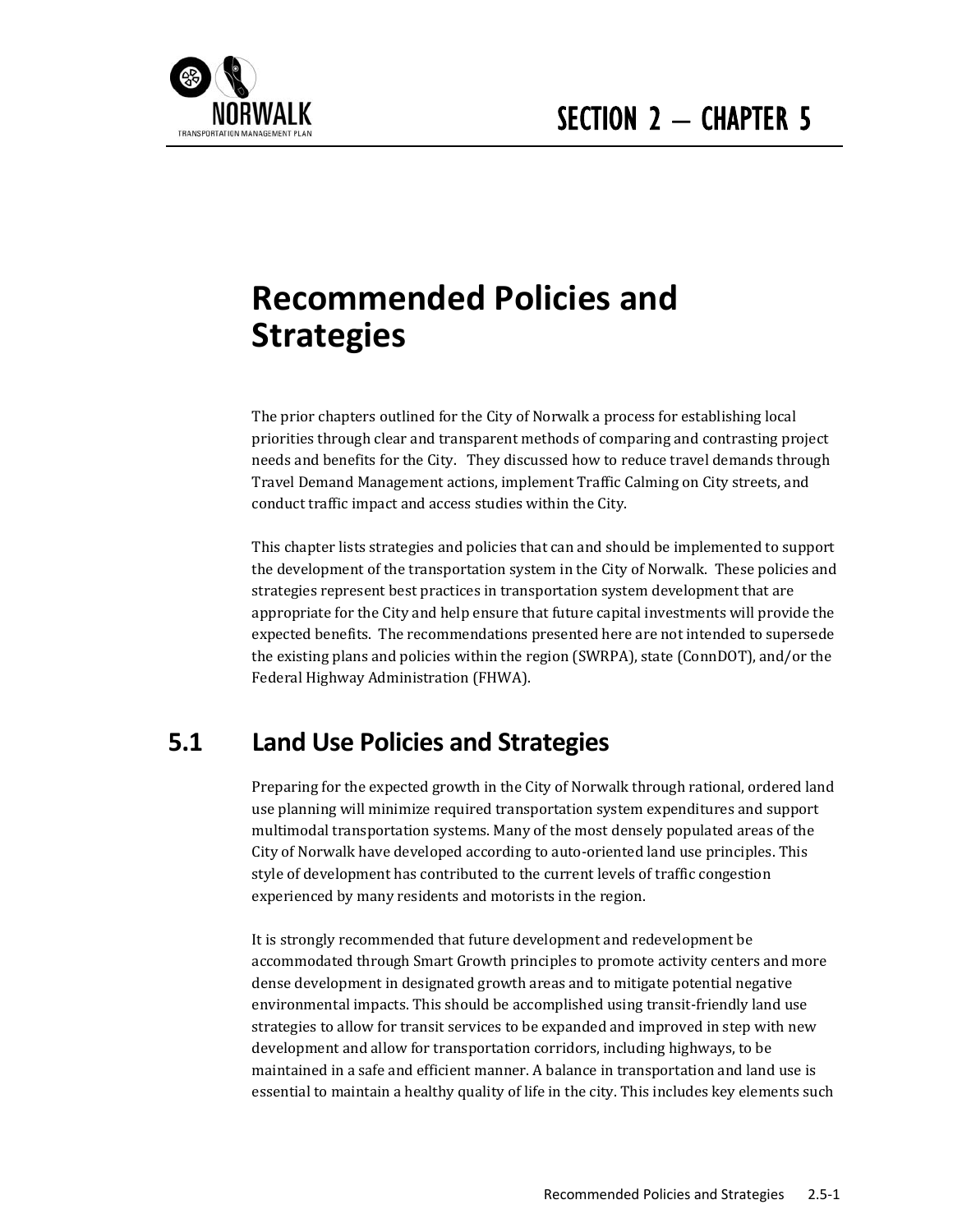

as multimodal transportation planning, integrated planning, promoting transit and nonmotorized transportation uses (trails), ridesharing, and access management.

While the City has implemented many of these guidelines in the development of their TOD and Priority Development sites, but future efforts should continue to consider these actions moving into the future.

The following land use policies and strategies, if implemented, will enable the City to meet the thresholds of population and land use densities required to create highly functioning and progressive transportation systems.

- ◆ *Develop a Local and Regional Growth Strategy*. While the Southwest Regional Planning Agency (SWRPA) takes the lead on regional transportation and land use decisions, the City should continue to administer its own comprehensive plan.
- *Continue to develop and implement access management strategies*. While the City has access management policies in place, these will need to continue to be developed as part of the comprehensive planning process, corridor planning, and review of new developments. Given the future of the City of Norwalk, it is especially important that new developments provide an effective local network so that the regional highway system can effectively provide for interregional and through trips.
- ◆ Focus Majority of Development in Activity Centers. Land use patterns are one of the largest influences on trip-making. Concentrating new development can positively impact transportation systems and enhance the viability of alternative modes of transportation.
- ◆ *Ensure a Mix of Uses Within Each Node*. Transit, walking, and biking to and within an activity center is easier when people have access to multiple types of development. The concentration of various types of activities also improves transit viability.
- ◆ Continue to Refine and Develop Design Guidelines. Design guidelines focus at the site level, facilitate pedestrian access to transit, and allow for efficient transit operations. Focus on transit when conducting development and site plan reviews. As the City conducts development reviews, it should include criteria to consider transit accommodation, from both the customer and operator perspectives.
- ◆ **Focus on transit customer needs.** Accessibility of transit service should be considered when reviewing plans for new developments or changes to existing developments.
- ◆ Focus on *transit* operator *needs*. Efficient transit operations require maneuverability. Appropriate design ensures that transit vehicles are accommodated and can quickly enter and leave bus stops and transit stations.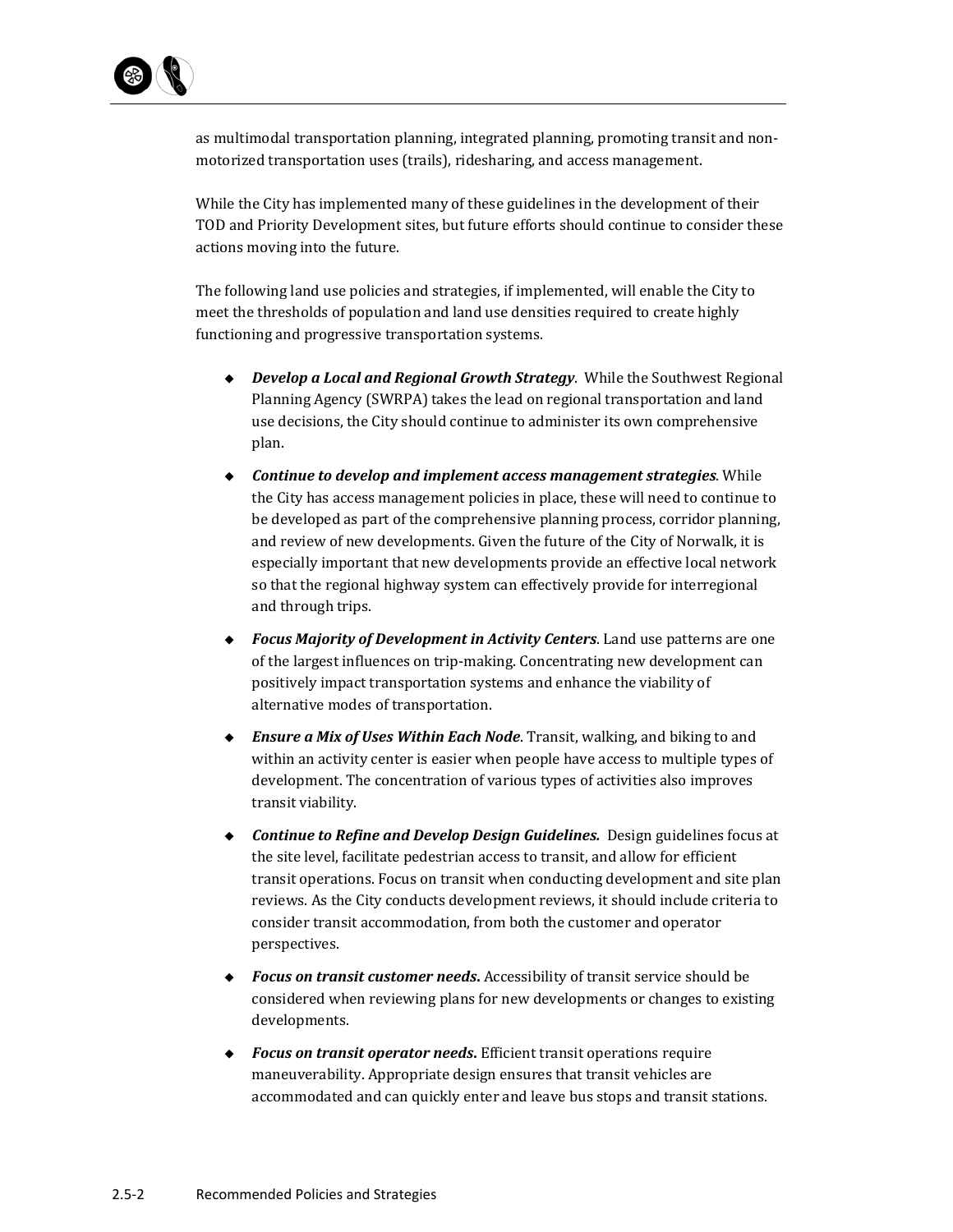- *Transit‐Oriented Development/Smart Growth* Transit‐Oriented Development (TOD) initiatives generally operate at the community level, and aim to create neighborhoods that are compact, mixed-use, pedestrian-friendly, and near transit stops. TOD and smart growth recommendations include forming partnerships between land use planners and transit operators and developing planning studies in priority areas. This is something that the City is currently doing very well and should continue to pursue into the future.
- *Form partnerships between land use planners and transit operators*. Land use planners should work closely with local bus operators, Metro North, and Norwalk Transit Operations to ensure that land use plans are consistent with transit plans.

### **5.2 Transit Policies and Strategies**

Through the extensive public outreach efforts, the primary transit strategies and policies for the City of Norwalk to pursue have been identified in the areas of park-and-ride lots, bus service, coordination between regional and local transit providers, transit information and dissemination, and high-capacity transit service. To fully realize the potential of transit to improve the quality of life in the City, the land use strategies outlined in the previous section must be implemented.

Commuter bus service can be expanded by adding trips to existing routes and by adding new routes. Operational improvements can improve travel time reliability for bus riders and can provide a competitive advantage over use of a personal vehicle. Increasing the ridership on the commuter bus system improves the performance of the regional transportation system. The following strategies should be considered to expand and improve the commuter bus system in the City:

- *Perform a comprehensive review of commuter bus service.* Transit service providers should regularly review the services provided within the City to maximize their use and efficiency. In addition, the City of Norwalk should evaluate the commuter bus service and make recommendations for change if appropriate. Anecdotal evidence suggests that there could be a more robust market for reliable and regular bus service between the Metro North train stations and employment nodes within the City.
- ◆ Study *the feasibility of operational improvements.* Queue jump lanes, transit signal priority, and access to expressway shoulders for commuter buses can provide a competitive advantage over use of a personal vehicle. Norwalk Transit (WHEELS) and the City should jointly identify the potential for these types of improvements.
- *Identify and improve amenities provided at all transit stops.* These may include park-and-ride lots, bus shelters, and stations to limit exposure to rain, snow, sun, and cold temperatures.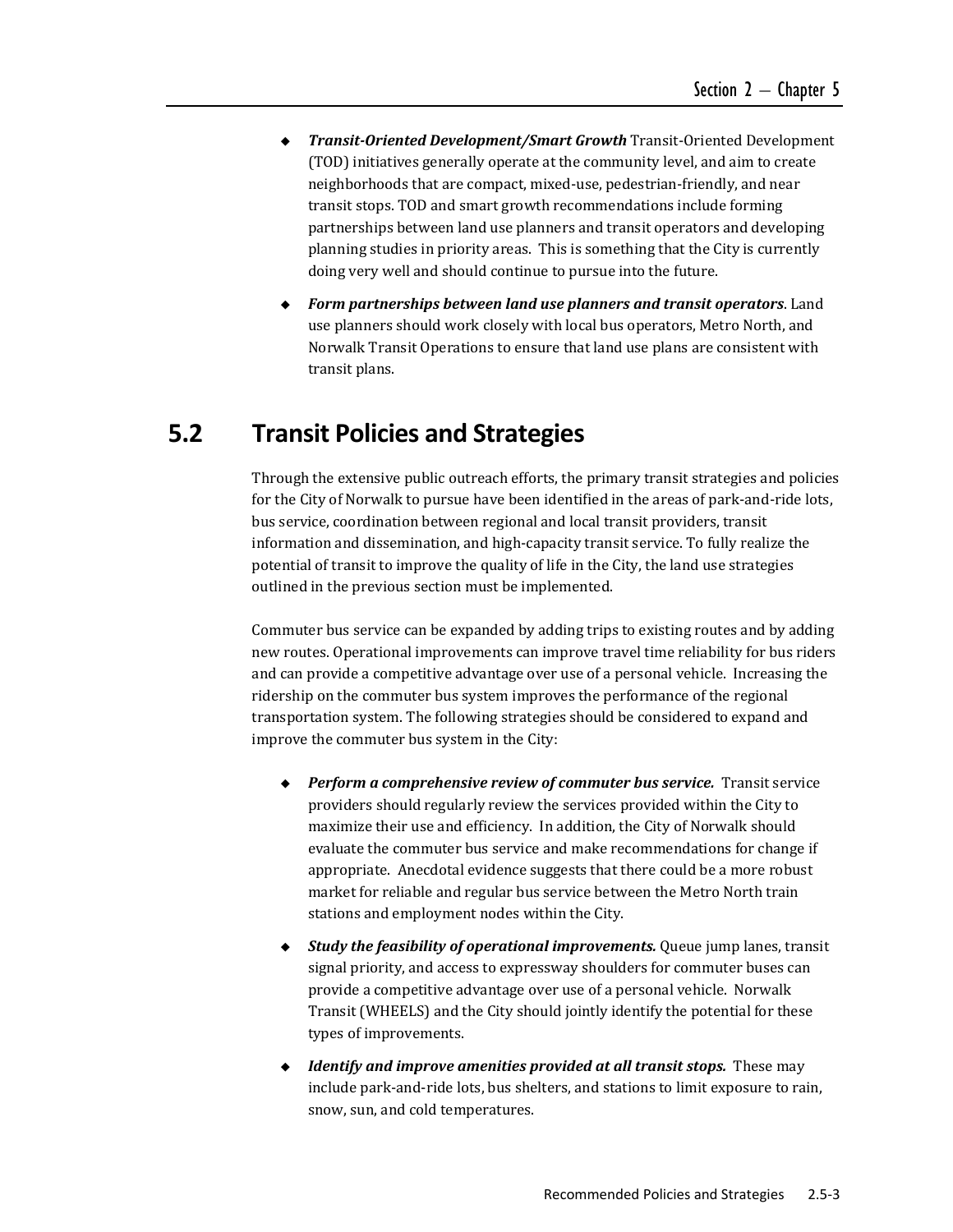

- ◆ *Provide easily accessible information*. Provide information on the web and at transit stops, including routes and destinations served, schedules, maps, trailblazing signs, and, to the extent possible, real-time bus arrival and departure information at major hubs and locations.
- ◆ *Provide local bus service to park-and-ride lots.* If provided, this service's schedules should be coordinated with Metro North commuter trains.
- ◆ *Develop intermodal transfer stations.* This should help concentrate local bus routes around major transfer locations to help enable sharing of the operating costs of these facilities.
- ◆ *Study regional coordination of local bus routes.* To better serve riders, the City should continue to work with SWRPA to coordinate a regional approach to route planning, including increased cooperation and information sharing among local transit agencies; and formal coordination of decisions and actions among the agencies.
- *Improve convenience for intraregional work trips.* With increasing growth and traffic, local transit agencies should evaluate intraregional commuter services and local circulator services within major activity centers, such as with neighboring communities.

### **5.3 Roadway Policies and Strategies**

The City of Norwalk is made up of a number of different villages and communities, each unique in its appearance and in its transportation needs and infrastructure. As a result, the region relies on elements of highway infrastructure to provide connections within the City to the rest of the region.

Primary roadway strategies and policies for the City of Norwalk to pursue have been identified in the areas of operations, and travel demand management. Roadway strategies should be implemented in conjunction with land use strategies to ensure an organized pattern of development in the City and increase the efficient use of the transportation system.

### **5.3.1 Operations**

Different types of operational strategies can be used to address recurring and nonrecurring congestion. The City should continue to work with regional emergency response providers to address long-standing incident management needs along the I-95 corridor as well as along the Merritt Parkway. Programs should be implemented as soon as practical that reduce the impact to the local Norwalk street systems, including: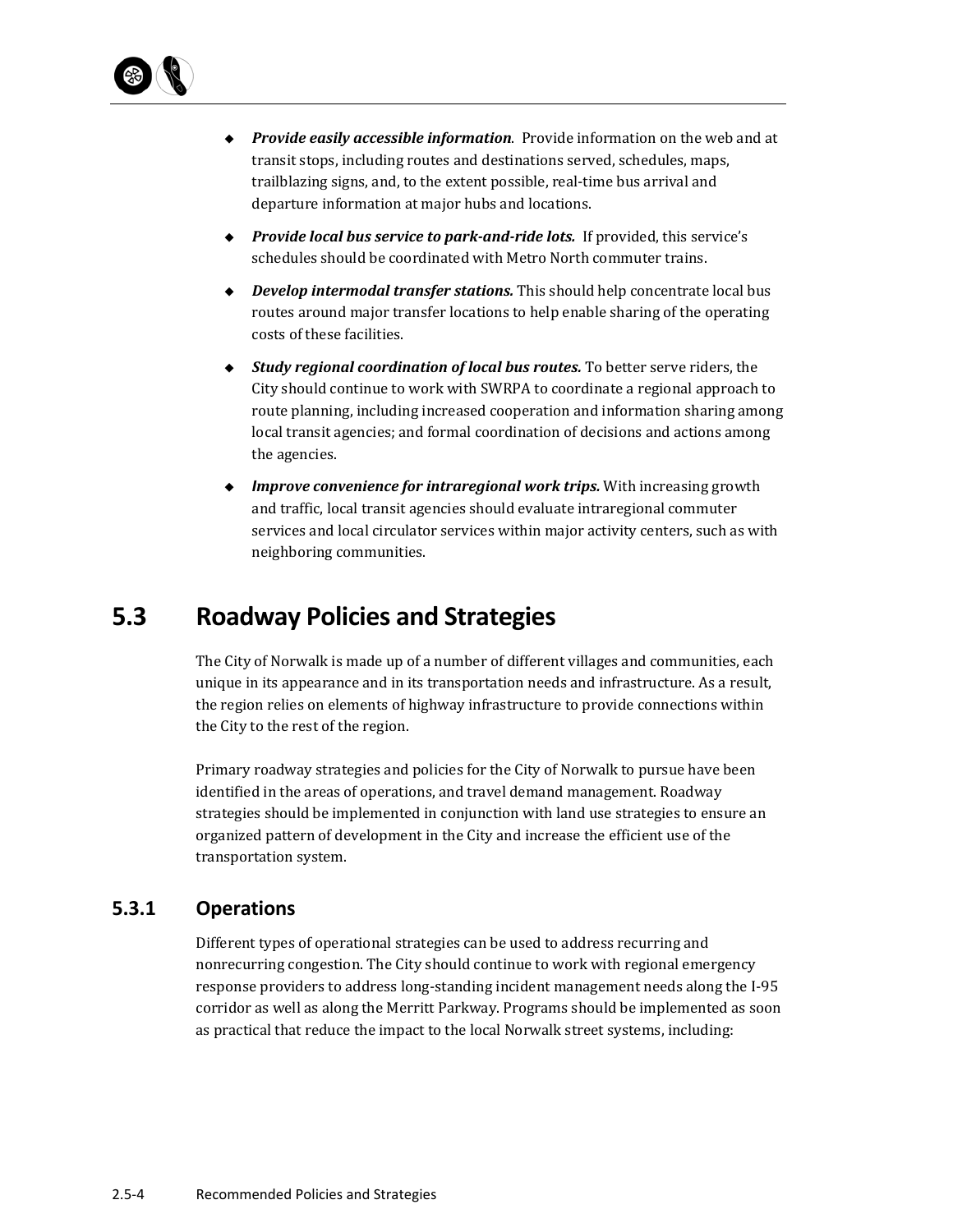- $\bullet$  Rapid deployment of dynamic message signs (DMS), closed circuit television cameras, roadway information systems, and traffic speed detectors at appropriate locations;
- $\bullet$  Developing specialized signal timing programs aimed at handling the increased vehicle loadings along local street networks that can be activated when needed from a centralized location;
- $\bullet$  Installing emergency/incident guide signs to assure traffic remains on dedicated routes; and
- $\bullet$  Continuing to integrate the Freeway Incident Traffic Management Plan into the City's emergency response providers.

### **5.3.2 Safety**

The City of Norwalk should develop a generalized policy that provides a framework for reducing roadway fatalities and serious injuries on all public streets and highways. The policy should be based on the current Highway Safety Manual and apply the 4E's of highway safety:

- Enforcement,
- Education,
- Engineering, and
- Emergency Medical Services

### **5.4 Access Management**

As the population and employment within the City continues to grow, increased long distance commuting will result in greater demands on the city's arterials. Allowing unrestricted access to these arterials from new and existing developments will only serve to exacerbate congestion and safety issues over and above that caused by increasing through traffic. Implementing the following recommendations will help to preserve arterial capacity for through traffic and improve traffic safety.

- $\rightarrow$  Formally address access management in all City transportation plans and State or regional corridor plans. The legal and policy components of access management should be in place in corridors before extensive development occurs. The City should require access control plans that meet their policy goals and minimize new accesses to arterials for new developments.
- $\triangle$  Partner with the SWRPA and CT DOT to strengthen access management throughout the City. Regional and local planners should work together to ensure that the City's land use plans and arterial access management plans are coordinated. Since private interests frequently use the political process to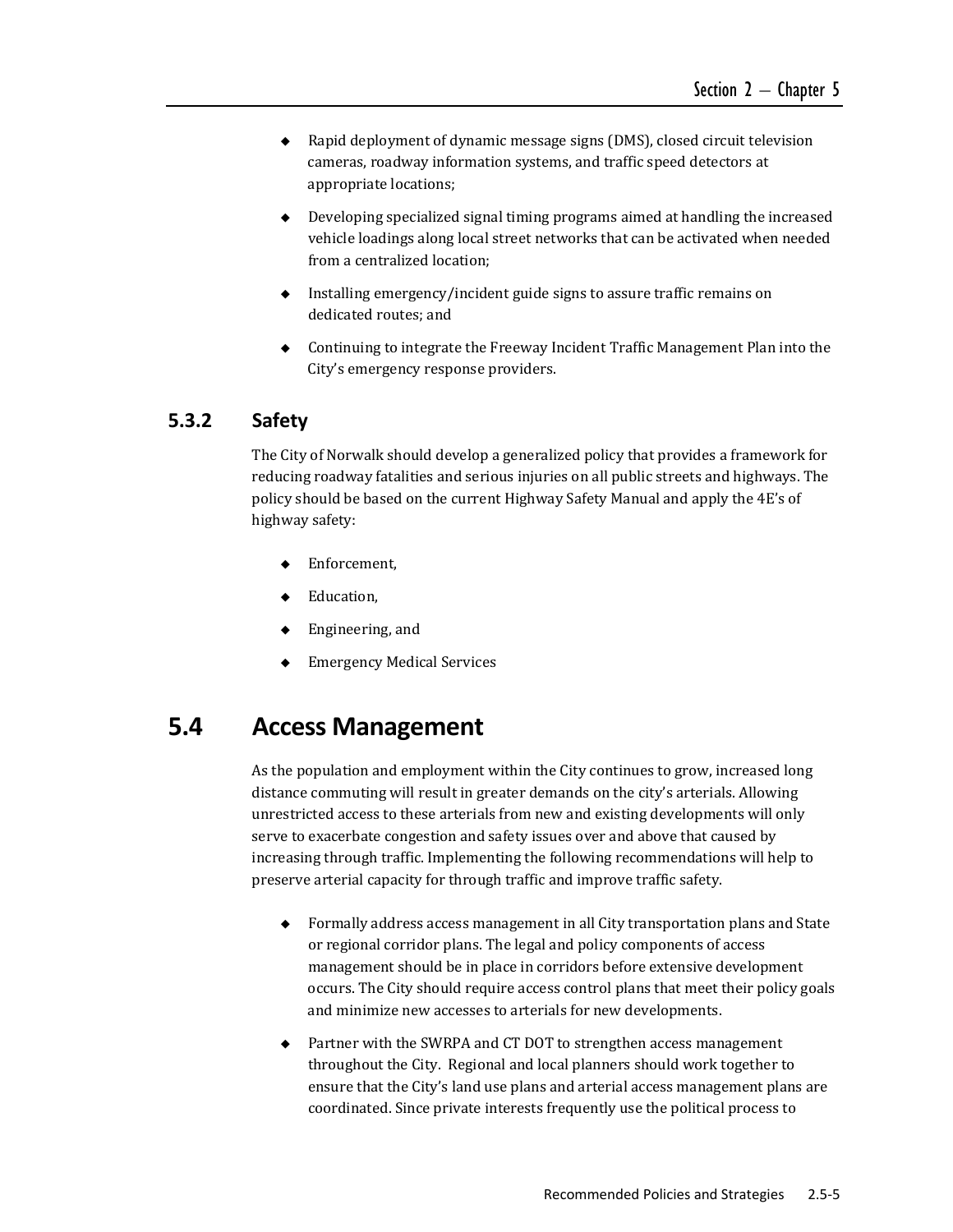

obtain direct access to arterials, local elected leaders and policy makers should be aware of the importance of access management to traffic flow and safety.

- $\blacklozenge$  Require circulation plans for new, large-scale development that conform to these access management guidelines.
- $\bullet$  Increase spacing of signalized intersections on major arterials where possible. In locations where closely spaced signalized intersections already exist along arterials, one or more of the following actions should be considered:
	- $\div$  Restrict cross movement from the side roads;
	- ❖ Limit arterial left-turn movements;
	- $\div$  Remove the signalized intersection and force right-turn movements at the intersection or construct overpasses or underpasses, if financially feasible.
	- $\div$  Build service or frontage roads to consolidate access points; or
	- $\div$  Replace intersections with grade-separated interchanges.
- $\bullet$  Reduce private access to arterials. Fewer driveways spaced farther apart allow for more orderly merging of traffic.
- $\bullet$  Create an effective local roadway network that enables traffic to access local developments without using arterial roadways thereby preserving their functional capacity for through trips and provides alternate routes for local and through traffic in the event of a mainline emergency.

# **5.5 Bicycle and Pedestrian Policies and Strategies**

Policies and strategies to promote bicycle and pedestrian activity relate to improved modal and neighborhood connectivity, improved facilities, and improved safety.

#### **5.5.1 Improve Connectivity**

To allow for increased bicycling and walking, connections among transit facilities, residential areas, activity centers, parks, and tourist attractions should be maintained where existing and established where missing. The following strategies support increased connectivity.

- $\blacklozenge$  Focus on improving Bicycle Level of Comfort along key roadway segments identified in the City of Norwalk Bicycle Master Plan.
- $\bullet$  Expand the off-road trail system and create linkages among existing trails by implementing the recommendations of the City of Norwalk Bicycle Master Plan. Connect bike paths, sidewalks, and trails to fill in any gaps.
- Enhance and expand bicycle and pedestrian access to transit.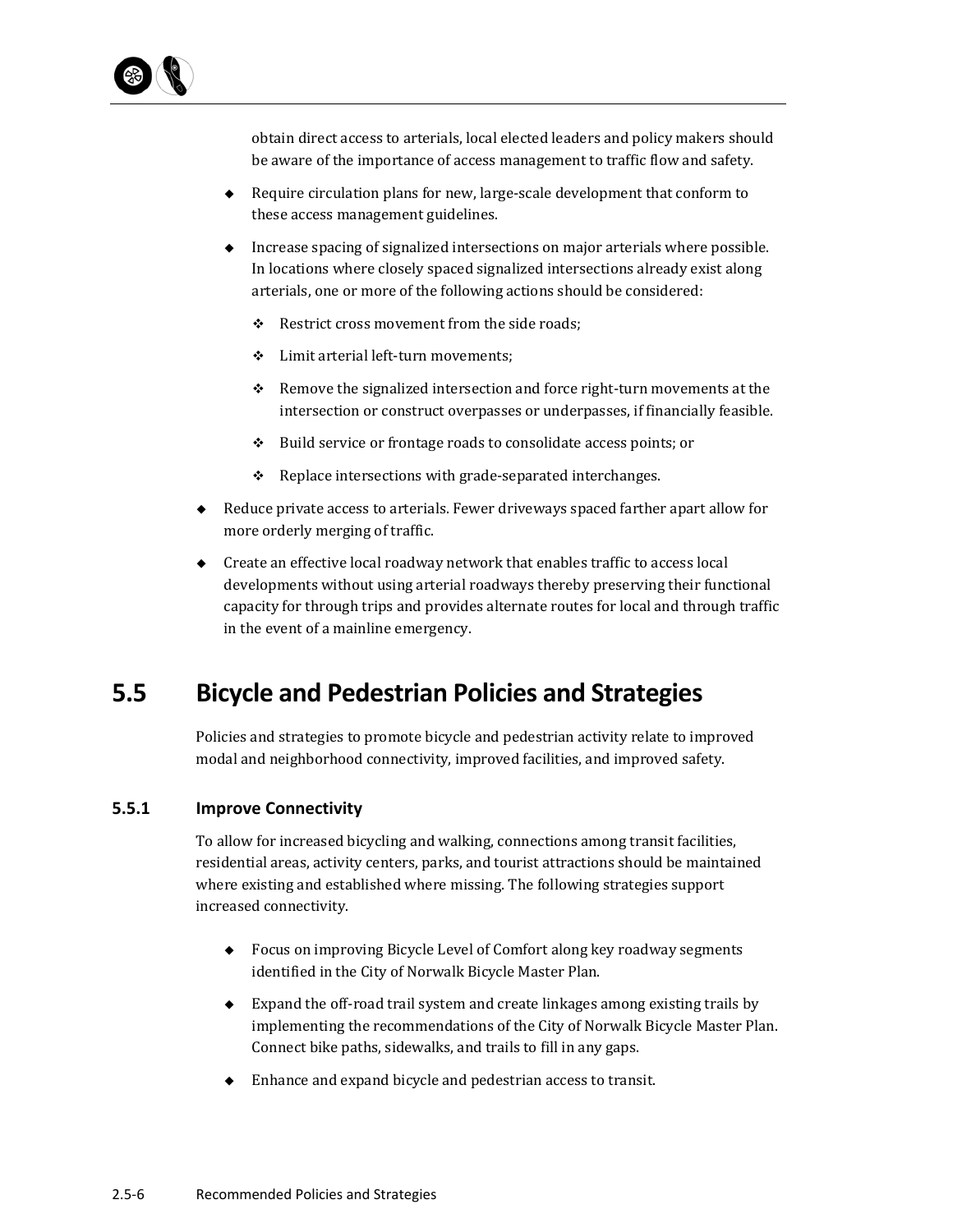#### **5.5.2 Improve Facilities**

To ensure that bicycle and pedestrian facilities are improved and appropriately maintained, the following strategies are recommended.

- $\bullet$  Integrate bicycle and pedestrian facilities into roadway development projects at both the State and local level. These facilities can include wider lanes, bike lanes, and paved shoulders, among other strategies. See Chapter 1-4 for more guidance on the approaches that are effective in the development of bicycle and pedestrian facilities.
- $\blacklozenge$  Integrate bikeway and sidewalk maintenance and cleaning into established roadway maintenance routines.

#### **5.5.3 Improve Safety**

To improve safety for bicyclists and pedestrians the following strategies are recommended. 

- $\bullet$  Continue to develop bicycle and pedestrian safety plans for each project as it is introduced into the project development process.
- Plan, design, and construct bicycle and pedestrian facilities using appropriate design standards.
- $\bullet$  Provide pedestrian and bicycle traffic control devices where appropriate.
- $\blacklozenge$  Provide bicycle and pedestrian route signage as appropriate.

### **5.6 Barriers and Challenges**

The City of Norwalk will continue to face barriers and challenges to implementing those identified projects and strategies. These barriers and challenges generally fall into the following categories:

- $\leftarrow$  Funding challenges;
- Growth, planning and zoning challenges;
- $\rightarrow$  Political/Resident Challenges
- $\leftarrow$  Geographical limitations.

#### **5.6.1 Funding Challenges**

It is expected that several projects for the City of Norwalk will inevitably require significant investments in new capacity, improved infrastructure, and/or right-of-way that can quickly escalate in cost and effort.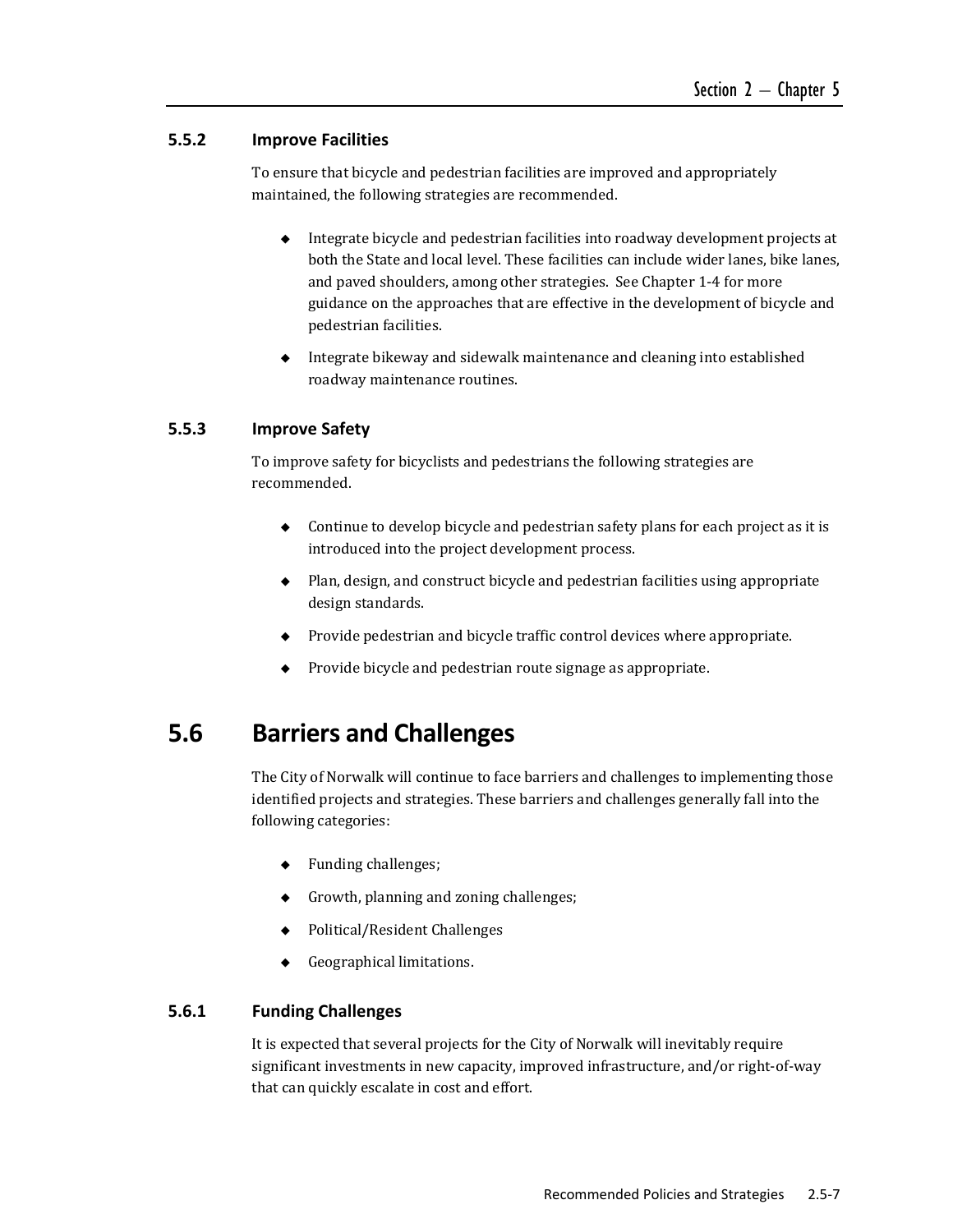

Major infrastructure projects, such as these, will require careful examination of potential revenue sources. In most cases, there will be no easy solutions, and the City of Norwalk, in conjunction with the Connecticut Department of Transportation may need to explore potential Federal funding options, pricing strategies, innovative financing arrangements, and other strategies.

#### *Federal Funding*

One key funding challenge facing the City of Norwalk, as well as the State of Connecticut and the nation as a whole, is the growing surface transportation investment gap. There are a number of reasons for this gap in investment, but one thing is clear  $\sim$  the gap is not likely to be closed in the near future. In combination with rising construction costs due to increases in oil and material costs, it has become difficult for Municipal agencies and states to generate enough revenue to address major projects.

Similar investment gaps are evidenced throughout all states, regions, and localities, including Connecticut. The high demand for transportation infrastructure projects combined with limited funding results in an environment where even worthy projects may not be funded due to greater needs demonstrated somewhere else.

#### *State and Local Funding*

Similarly, state and local municipalities typically face funding gaps for all the projects that they would like to invest in. Ultimately, the trend in today's economy is that local government participation in projects, potentially combined with private financing, will be essential to further their development and advancement, including assisting in purchasing or otherwise preserving right-of-way for new transportation infrastructure. The City of Norwalk should continue to prioritize projects on an annualized basis so that City Staff can focus on those priority projects and not spend limited resources on nonpriority projects.

#### **5.6.2 Growth, Planning, and Zoning Challenges**

If the City of Norwalk is expecting to continue its growth over the next  $20$  years, an increased need for new transportation investments and new planning and zoning approaches will need to be developed. This assessment has presented a set of potential strategies for the City of Norwalk to consider, several of which are oriented towards improving the efficiency of the transportation system through improved land use policies and investments in the transit and other multi-modal systems.

One challenge that the City will face is the difficulty that long-time residents may have in embracing the transition from the Norwalk of their past to a newer Norwalk of the future. This may include the advancement from a low-density land use pattern to higher-density suburban and urban land use pattern. Yet to prevent widespread sprawl, and the congestion associated with it, it will be vital to develop high-density, mixed-use centers to encourage transit use and walkable and bikeable pedestrian-oriented lifestyles.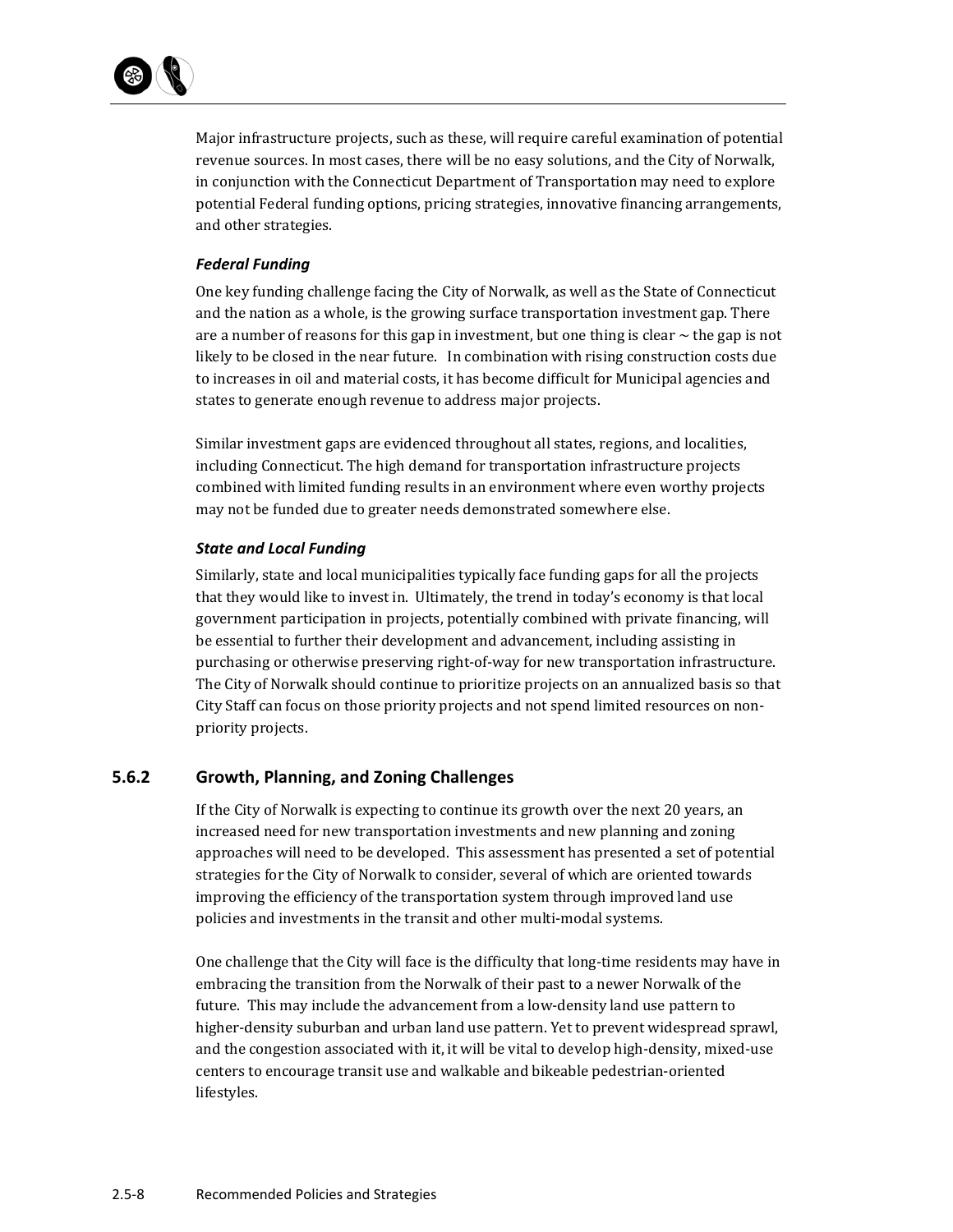#### **5.6.3 Political/Resident Challenges**

Undoubtedly, many projects advanced through this process will impact environmental, community, and natural resources, and will possibly have a perceived impact on the quality of life for the residents of Norwalk. Moreover, they may have high capital costs and/or appear to favor one group of constituents over another. This may, in certain instances, add time and complexity to the project planning and development process as these elements are discussed, debated, and ultimately addressed in an engineering AND political forum.

It is because of these challenges that the Plan itself requires projects to undertake a public outreach and stakeholder identification/engagement from the outset of a project. Ultimately, this process is geared towards identifying project needs, addressing those needs using flexible engineering and design solutions, and vetting those solutions through an open and transparent process from start to finish.

#### **5.6.4 Geographical Limitations**

Some challenges are related to the fact the City of Norwalk comprises a number of neighborhoods and geographies that are very different in nature and appearance. The guidance section of the Plan provides a number of approaches that do not take a "onesize-fits-all" approach to dealing with transportation solutions. Careful consideration must be given to not only the defined need for a transportation corridor, but also the context in which it resides.

### **5.7 Conclusion**

The Norwalk Transportation Management Plan was developed collaboratively by an integrated team of staff from the City of Norwalk, SWRPA, CT DOT, and a highly skilled consultant team. Through an extensive outreach process and a detailed analysis of transportation system conditions and needs, a set of strategies to reduce traffic congestion and promote strategic funding for transportation improvements in the City of Norwalk was developed, including:

- $\rightarrow$  Providing improved transit options through analysis of and investments in high capacity transit options, park-and-ride facilities, commuter bus routes, and local transit;
- $\bullet$  Enhancing the extent of information available for transit and highway users on the web, at transit stops and park-and-ride lots, and on the roadside;
- $\blacklozenge$  Promoting access management, operational improvements, and travel demand management strategies, to improve the efficiency of the transportation system;
- $\bullet$  Promoting strategic capacity expansions that address the mobility, safety, and accessibility of the transportation strategically; and